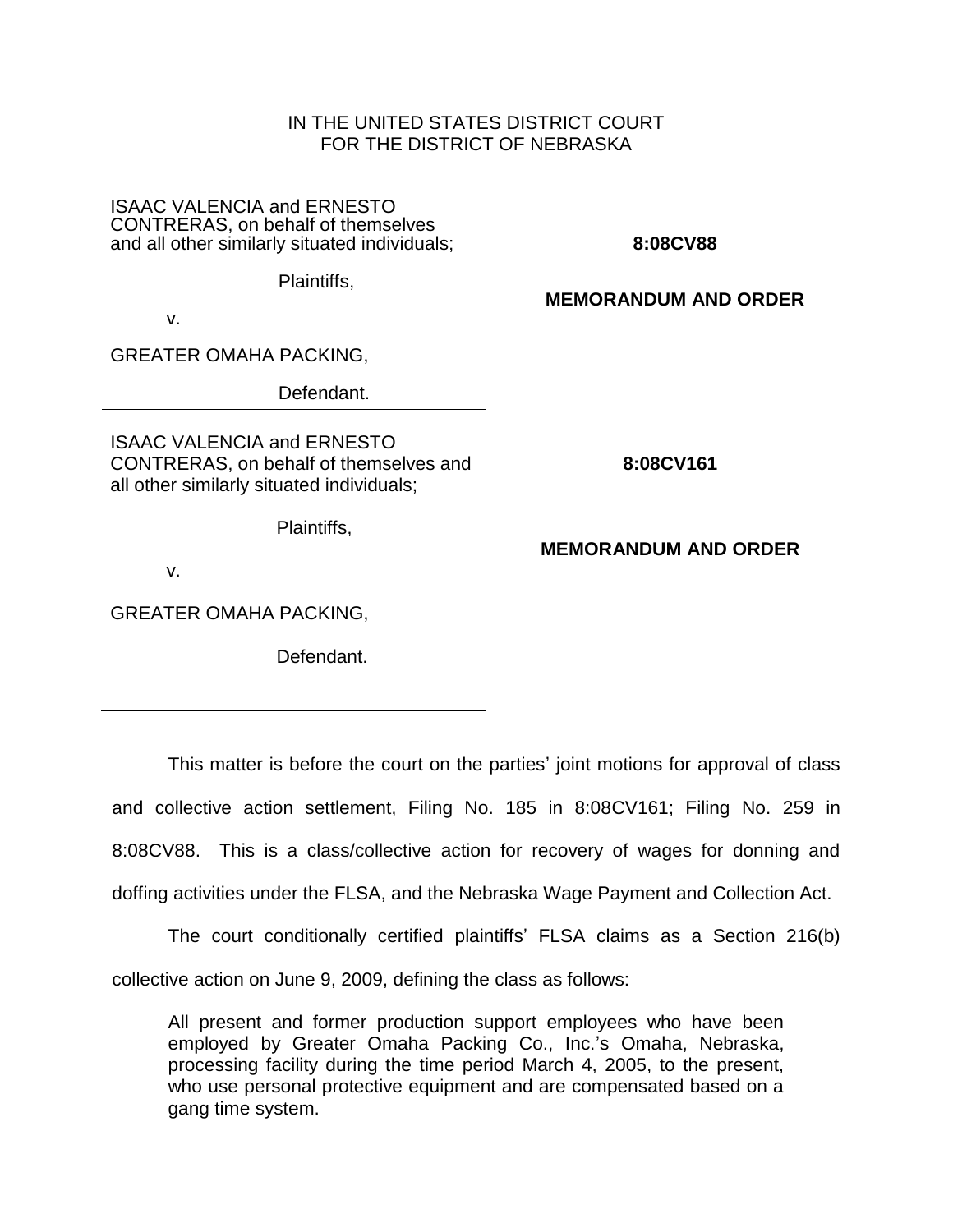Filing No. 92 in 8:08CV88; Filing No. 124 in 8:08CV161. The court also certified a Rule 23 class, pertaining to the state law claims on March 17, 2010, with the following definitions:

All current and former production and support workers of Defendant Greater Omaha Packing Co.'s Omaha, Nebraska meat processing facility who have been employed by Greater Omaha at any time from March 4, 2004, to the present and are or were paid on a "gang time" basis during the class period.

Filing No. 143 in 8:08CV88 and 8:08CV161, Memorandum and Order. On May 26, 2010, as part of the certification notification process, the court approved the parties' Joint Proposed Combined FLSA and Rule 23 Class Notice Filing No. 155 in 8:08CV88 and Filing No. 148 in 8:08CV161. Plaintiffs' counsel then arranged for class notice to be sent out. A total of 136 current and former GOP employees (Opt-Ins) signed and returned consent forms to join the FLSA collective action.

Generally, employee rights under the FLSA may not be waived by unsupervised releases. *[Brooklyn Savings Bank v. O'Neil](http://westlaw.com/find/default.wl?ft=Y&db=0000780&rs=btil2.0&rp=%2ffind%2fdefault.wl&serialnum=1945117445&fn=_top&findtype=Y&vr=2.0&wbtoolsId=1945117445&HistoryType=F)*, 324 U.S. 697 (1945). However, under the FLSA, an employee may waive FLSA rights through either of two specific methods: where the settlement is approved and administered by the Department of Labor or through a stipulated judgment after a court has reviewed and approved the agreement for fairness. *See* [29 U.S.C. § 216\(b\).](http://westlaw.com/find/default.wl?ft=L&docname=29USCAS216&rs=btil2.0&rp=%2ffind%2fdefault.wl&fn=_top&findtype=L&vr=2.0&db=1000546&wbtoolsId=29USCAS216&HistoryType=F) Courts should review FLSA collective action settlements to ensure "a fair and reasonable resolution of a bona fide dispute." *See [Lynn's Food Stores, Inc. v. United States](http://westlaw.com/find/default.wl?ft=Y&referencepositiontype=S&rs=btil2.0&rp=%2ffind%2fdefault.wl&serialnum=1982127275&fn=_top&referenceposition=1354&findtype=Y&vr=2.0&db=0000350&wbtoolsId=1982127275&HistoryType=F) Dept. of Labor*, 679 F.2d 1350, 1354-55 (11th [Cir. 1982\).](http://westlaw.com/find/default.wl?ft=Y&referencepositiontype=S&rs=btil2.0&rp=%2ffind%2fdefault.wl&serialnum=1982127275&fn=_top&referenceposition=1354&findtype=Y&vr=2.0&db=0000350&wbtoolsId=1982127275&HistoryType=F)

Under Rule 23(e), in considering preliminary approval, the court makes a preliminary evaluation of the fairness of the settlement, prior to notice. Manual of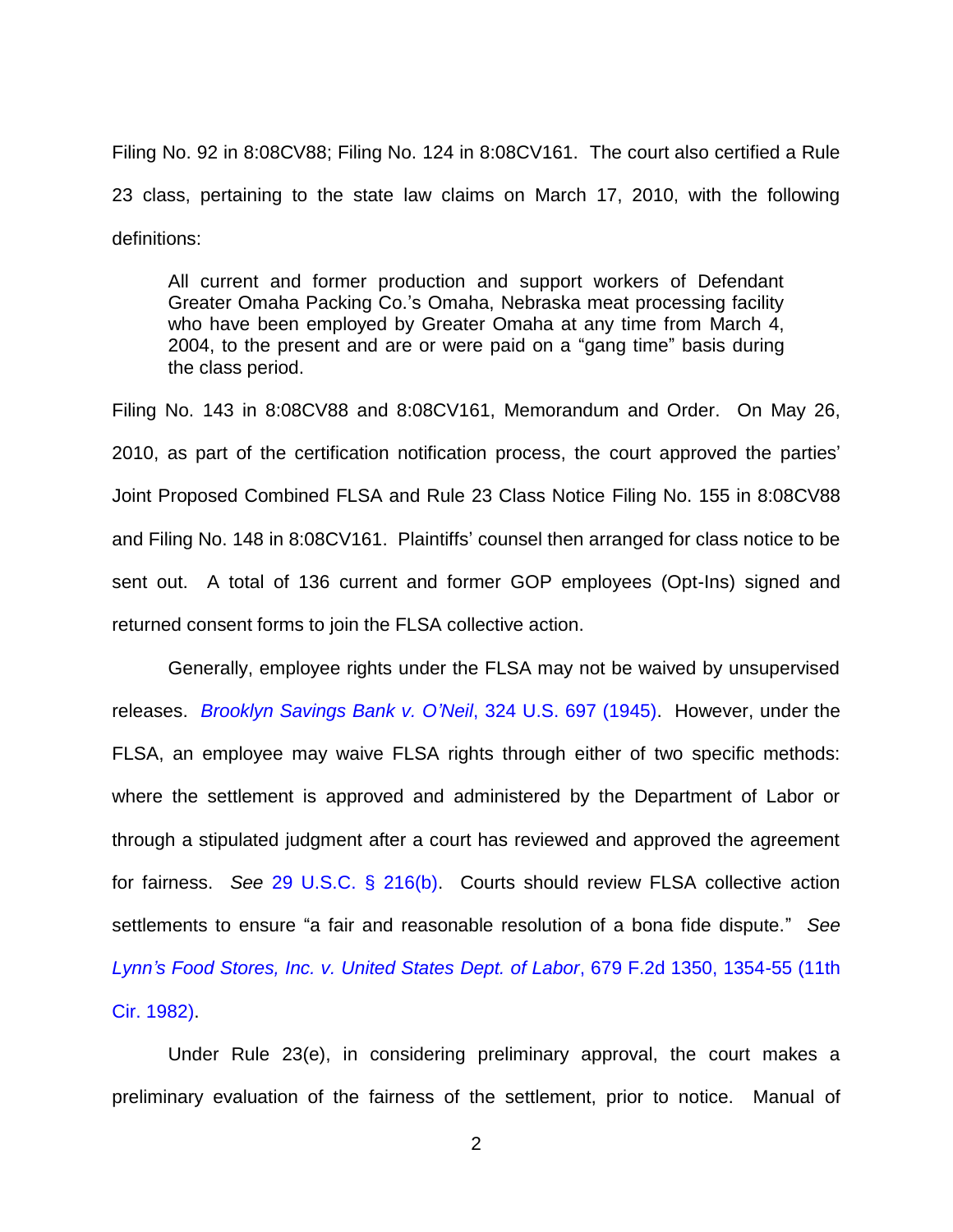Complex Litigation (Fourth) § 21.632 (2010). First, the court must make a preliminary determination of the fairness, reasonableness and adequacy of the settlement terms and must direct the preparation of notice of the proposed settlement and the date of the fairness hearing. *Id.* After an agreement is preliminarily approved, the second step of the process ensues: notice is given to the class members of a hearing, at which time class members and the settling parties may be heard with respect to final court approval. *Id.*

A district court is required to consider four factors in making a final determination that a settlement is fair, reasonable, and adequate: (1) the merits of the plaintiff's case, weighed against the terms of the settlement; (2) the defendant's financial condition; (3) the complexity and expense of further litigation; and (4) the amount of opposition to the settlement. *In re Wireless Tel. [Fed. Cost Recovery Fees Litig.](http://westlaw.com/find/default.wl?ft=Y&referencepositiontype=S&rs=btil2.0&rp=%2ffind%2fdefault.wl&serialnum=2006147069&fn=_top&referenceposition=931&findtype=Y&vr=2.0&db=0000506&wbtoolsId=2006147069&HistoryType=F)*, 396 F.3d 922, 931 (8th [Cir. 2005\).](http://westlaw.com/find/default.wl?ft=Y&referencepositiontype=S&rs=btil2.0&rp=%2ffind%2fdefault.wl&serialnum=2006147069&fn=_top&referenceposition=931&findtype=Y&vr=2.0&db=0000506&wbtoolsId=2006147069&HistoryType=F) A court may also consider procedural fairness to ensure the settlement is "not the product of fraud or collusion." *Id*. at 934. The experience and opinion of counsel on both sides may be considered, as well as whether a settlement resulted from arm's length negotiations, and whether a skilled mediator was involved. *See DeBoer v. Mellon Mortgage Co.*[, 64 F.3d 1171, 1178 \(8th Cir. 1995\).](http://westlaw.com/find/default.wl?ft=Y&referencepositiontype=S&rs=btil2.0&rp=%2ffind%2fdefault.wl&serialnum=1995177494&fn=_top&referenceposition=1178&findtype=Y&vr=2.0&db=0000506&wbtoolsId=1995177494&HistoryType=F) A court may also consider the settlement's timing, including whether discovery proceeded to the point where all parties were fully aware of the merits. *See [City P'ship Co. v. Atlantic](http://westlaw.com/find/default.wl?ft=Y&referencepositiontype=S&rs=btil2.0&rp=%2ffind%2fdefault.wl&serialnum=1996260376&fn=_top&referenceposition=1043&findtype=Y&vr=2.0&db=0000506&wbtoolsId=1996260376&HistoryType=F)  Acquisition Ltd. P'ship*[, 100 F.3d 1041, 1043 \(1st Cir. 1996\).](http://westlaw.com/find/default.wl?ft=Y&referencepositiontype=S&rs=btil2.0&rp=%2ffind%2fdefault.wl&serialnum=1996260376&fn=_top&referenceposition=1043&findtype=Y&vr=2.0&db=0000506&wbtoolsId=1996260376&HistoryType=F) "The most important consideration in deciding whether a settlement is fair, reasonable, and adequate is 'the strength of the case for plaintiffs on the merits, balanced against the amount offered in settlement.'" *In re Wireless*, 396 F.3d at 933 (internal citations omitted).

3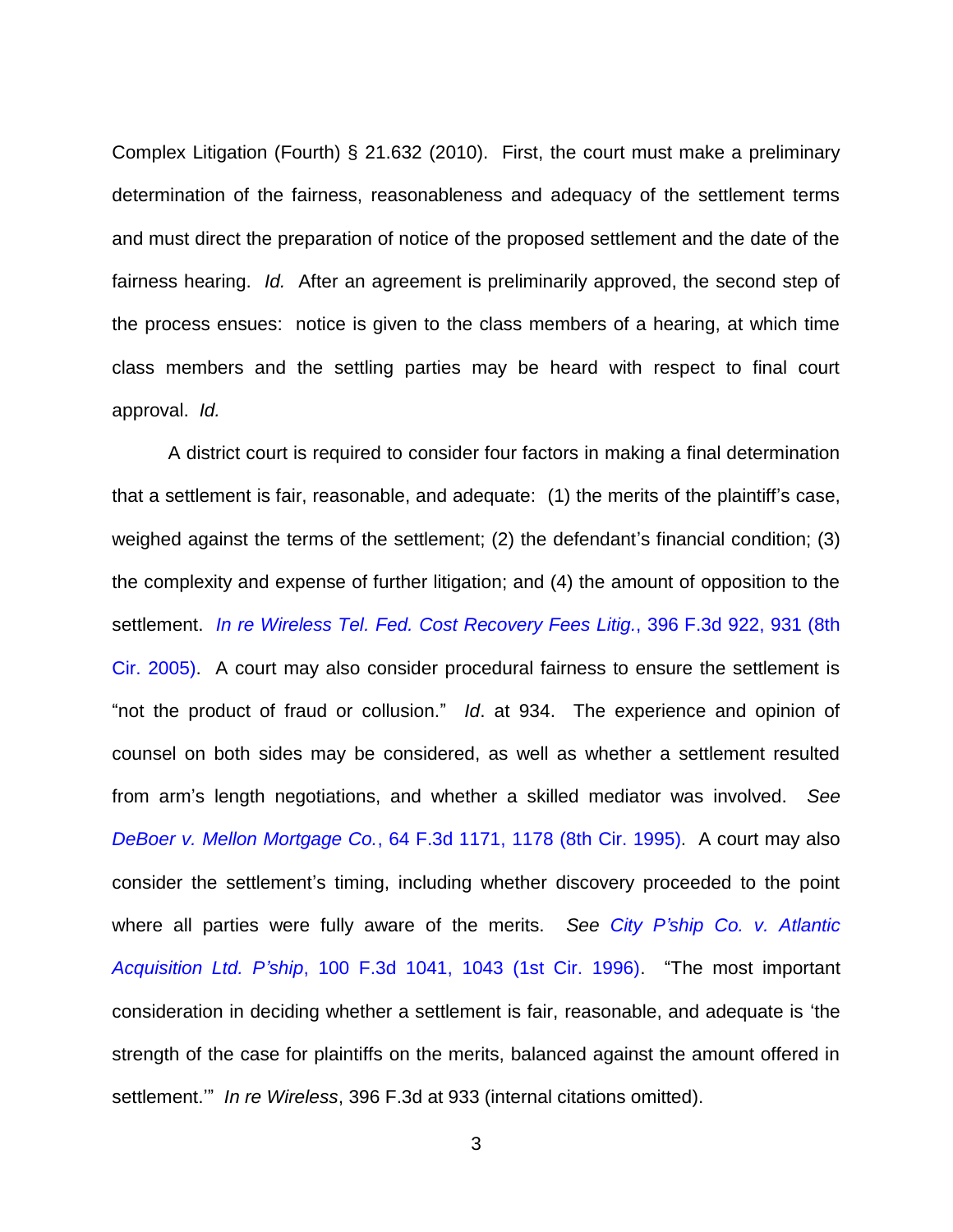The court has reviewed the proposed settlement agreement. See Filing No. 261 in 8:08CV88; Filing No. 187 in 8:08CV161; Index of Evid., Ex. A, Settlement Agreement. The court finds the proposed settlement in the best interests of the plaintiff Class, based on the claims and defenses in this action, its procedural posture, the anticipated time and expense of protracted litigation. Importantly, Greater Omaha Packing has changed its timekeeping and pay practices to conform to this court's rulings in the similar case of *Acosta v. Tyson*, No. 8:08CV86, with respect to the employer's duty to measure the actual time spent performing work-related activities, maintain records of that time, and pay employees for the actual time recorded. Greater Omaha Packing has also agreed to pay a total of \$485,000, of which \$218,500 is allocated to attorneys' fees and costs, subject to court approval, up to \$12,500 is allocated to cover the costs of claims administration, and \$254,000 will be paid directly to participating Class Members who have worked at the Greater Omaha Packing plant between March 4, 2004, and the date on which the court grants preliminary approval to the settlement as back pay. The amount to be distributed to each Settlement Class Member who elects to participate depends on the number of weeks during the relevant time period the employee worked for Greater Omaha Packing in a gang-time position, and will be distributed pro rata based on each settlement participant's total number of gang-time weeks in relation to the total number of weeks worked by all settlement participants combined.

Plaintiffs have also shown that all of the Net Settlement Fund will be paid to Settlement Participants, and Greater Omaha Packing will not retain any portion of the Net Settlement Amount. The parties have agreed to a back pay payment process in the Settlement Agreement that sets out notices and time periods for responses. The

4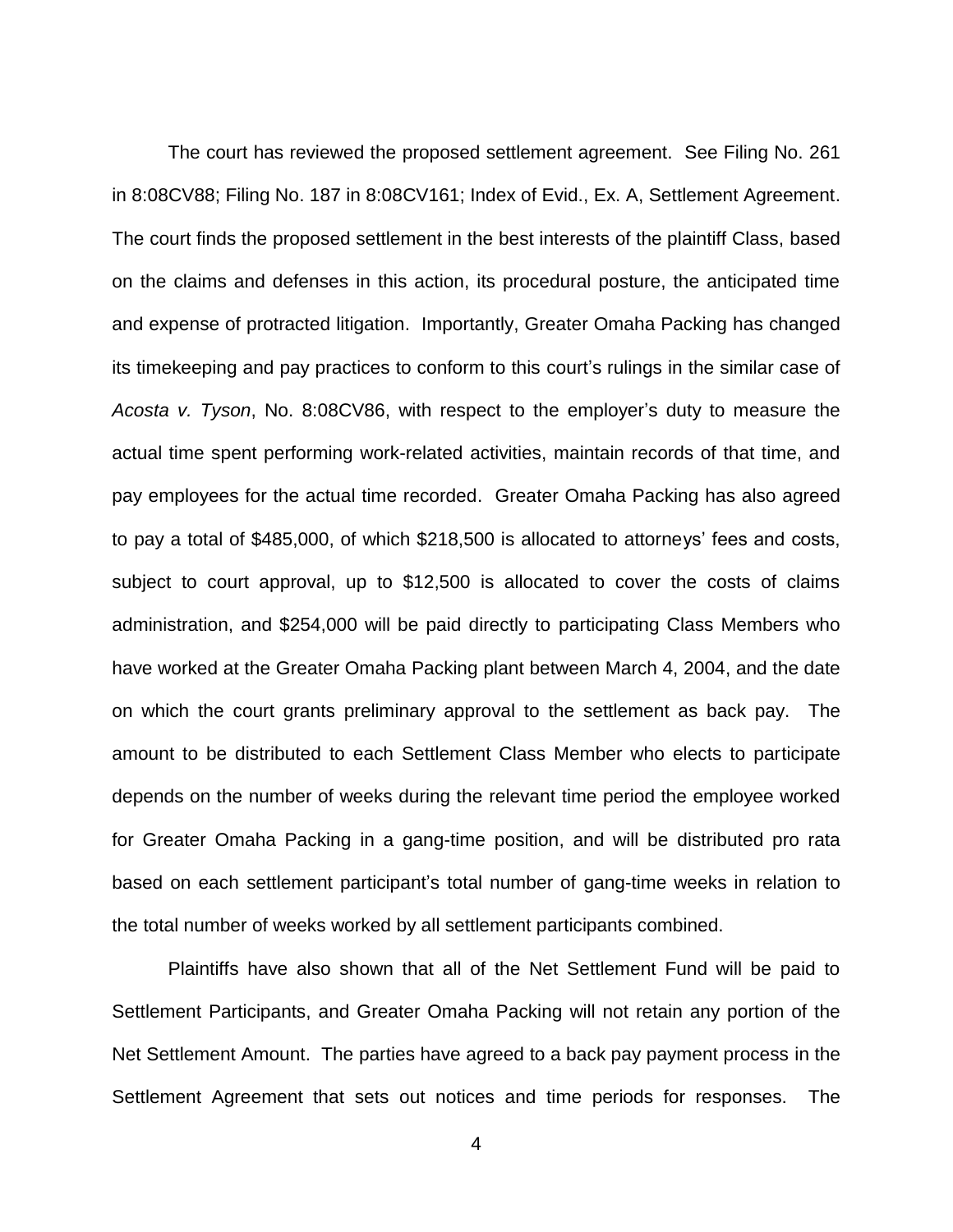Settlement Agreement also provides for any Cy Pres funds to be distributed to United Way of the Midlands.

The Settlement also provides for attorneys' fees and in an amount not to exceed \$218,500 to be approved by the court. Further, they have shown that the lodestar amount of attorney fees exceeds the amount provided in the Settlement agreement. Filing No. 187, Index of Evid., Ex. B, Affidavit of Brian McCafferty.

The proposed settlement between the plaintiff class and defendant Greater Omaha Packing appears, on preliminary review, to be within the range of reasonableness and, accordingly, the court finds the proposed settlement should be submitted to class members for their consideration and a fairness hearing under Fed. R. [Civ. P. 23\(e\),](http://westlaw.com/find/default.wl?ft=L&docname=USFRCPR23&rs=btil2.0&rp=%2ffind%2fdefault.wl&fn=_top&findtype=L&vr=2.0&db=1000600&wbtoolsId=USFRCPR23&HistoryType=F) after which an order of final approval will issue. Accordingly,

IT IS ORDERED:

1. The Rule 23(e) class and collective action class conditionally certified (Filing No. 92 in 8:08CV88; Filing No. 124 in 8:08CV161; Filing No. 143 in 8:08CV88 and 8:08cv161) is hereby approved and certified.

2. The parties' joint motions for preliminary approval of proposed settlement agreement (Filing No. 259 in 8:08CV88 and Filing No. 185 in 8:08CV161) are granted.

3. The Settlement Agreement (attached as Ex. A to Filing No. 261 in 8:08CV88 and Filing No. 187 in 8:08CV161) is preliminarily approved.

4. BrownGreer PLC is approved as the Claims Administrator of the proposed settlement and the projected costs of administration are approved.

5